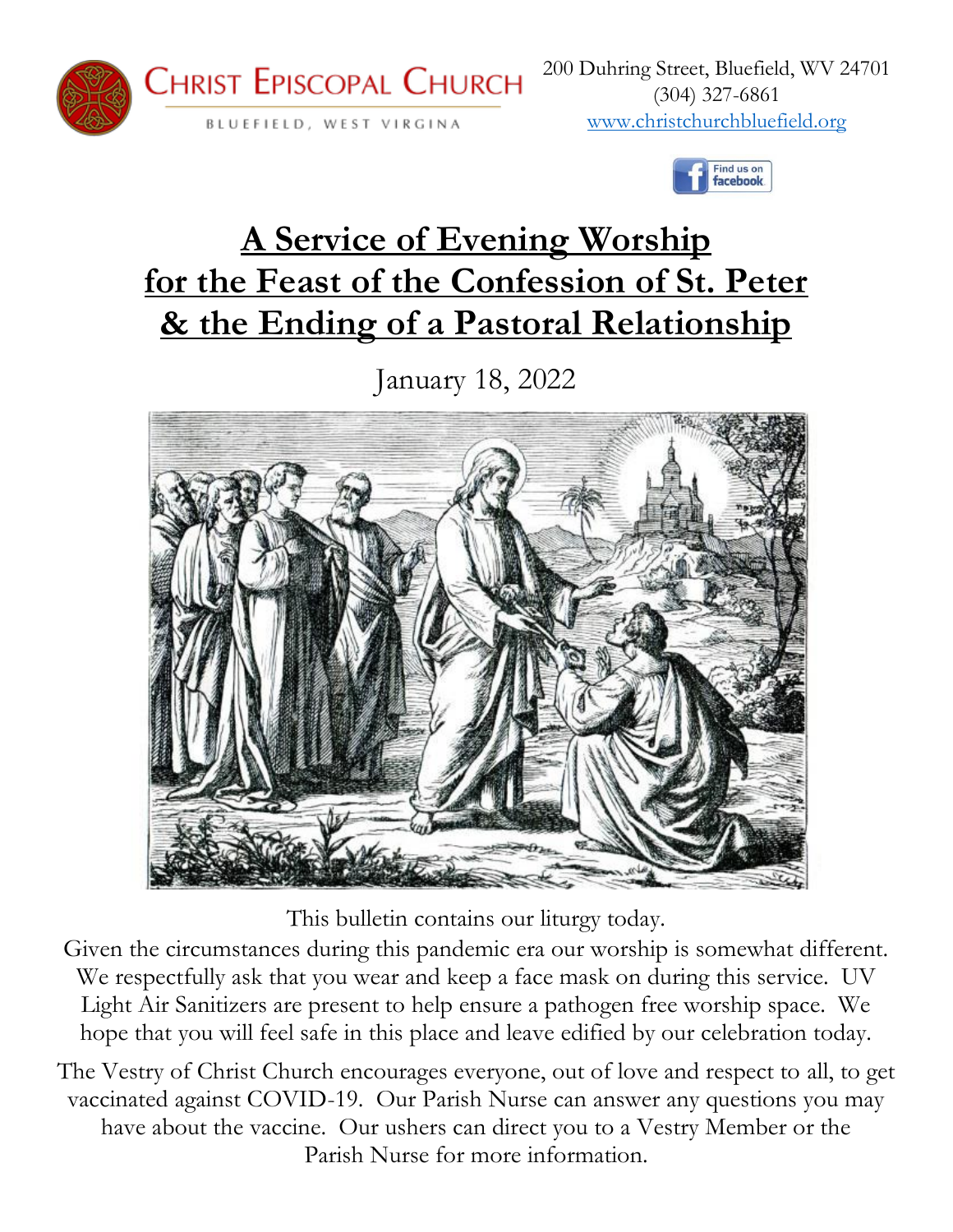### **Opening Sentences**

*All stand, and the Officiant greets the people with these words.*

Light and peace, in Jesus Christ our Lord.

*People* Thanks be to God.

*The Officiant then reads a short lesson from Scripture* 

Jesus said, "You are the light of the world. A city built on a hill cannot be hid. No one lights a lamp to put it under a bucket, but on a lamp-stand where it gives light for everyone in the house. And you, like the lamp, must shed light among your fellow men, so that they may see the deed you do, and give glory to your Father in heaven." *Matthew 5:14-16*

| Officiant | There is one Body and one Spirit;      |
|-----------|----------------------------------------|
| People    | There is one hope in God's call to us; |
| Officiant | One Lord, one Faith, one Baptism;      |
| People    | One God and Father of all.             |
| Officiant | Let us pray.                           |

Grant us, Lord, the lamp of charity which never fails, that it may burn in us and shed its light on those around us, and that by its brightness we may have a vision of that holy City, where dwells the true and never-failing Light, Jesus Christ our Lord. *Amen.*

# **The Collect of the Day** *Our collective prayer for the day*

*Officiant* The Lord be with you.

*People* And also with you.

*Officiant* Let us pray.

Almighty Father, who inspired Simon Peter, first among the apostles, to confess Jesus as Messiah and Son of the living God: Keep your Church steadfast upon the rock of this faith, so that in unity and peace we may proclaim the one truth and follow the one Lord, our Savior Jesus Christ; who lives and reigns with you and the Holy Spirit, one God, now and for ever. *Amen.*

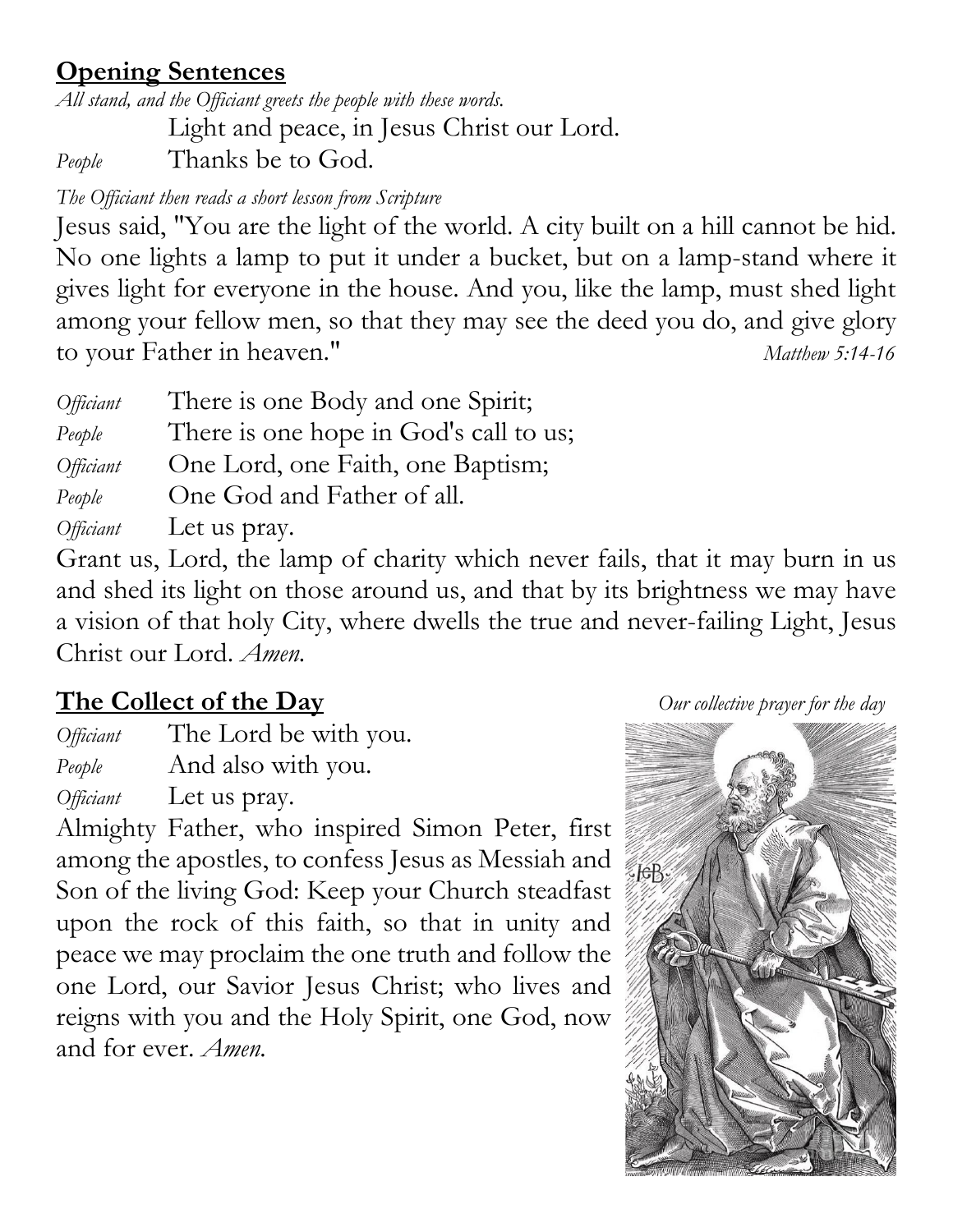### **Hymn of Praise** *O Gracious Light Phos hilaron*

*Said together*

O gracious light, pure brightness of the everliving Father in heaven, O Jesus Christ, holy and blessed! Now as we come to the setting of the sun, and our eyes behold the vesper light, we sing your praises, O God: Father, Son, and Holy Spirit. You are worthy at all times to be praised by happy voices, O Son of God, O Giver of Life, and to be glorified through all the worlds.

### **The Lessons**

### A Reading from the First Peter *I Peter I Peter* 5:1-4

As an elder myself and a witness of the sufferings of Christ, as well as one who shares in the glory to be revealed, I exhort the elders among you to tend the flock of God that is in your charge, exercising the oversight, not under compulsion but willingly, as God would have you do it-- not for sordid gain but eagerly. Do not lord it over those in your charge, but be examples to the flock. And when the chief shepherd appears, you will win the crown of glory that never fades away.

The word of the Lord.

*People* Thanks be to God.

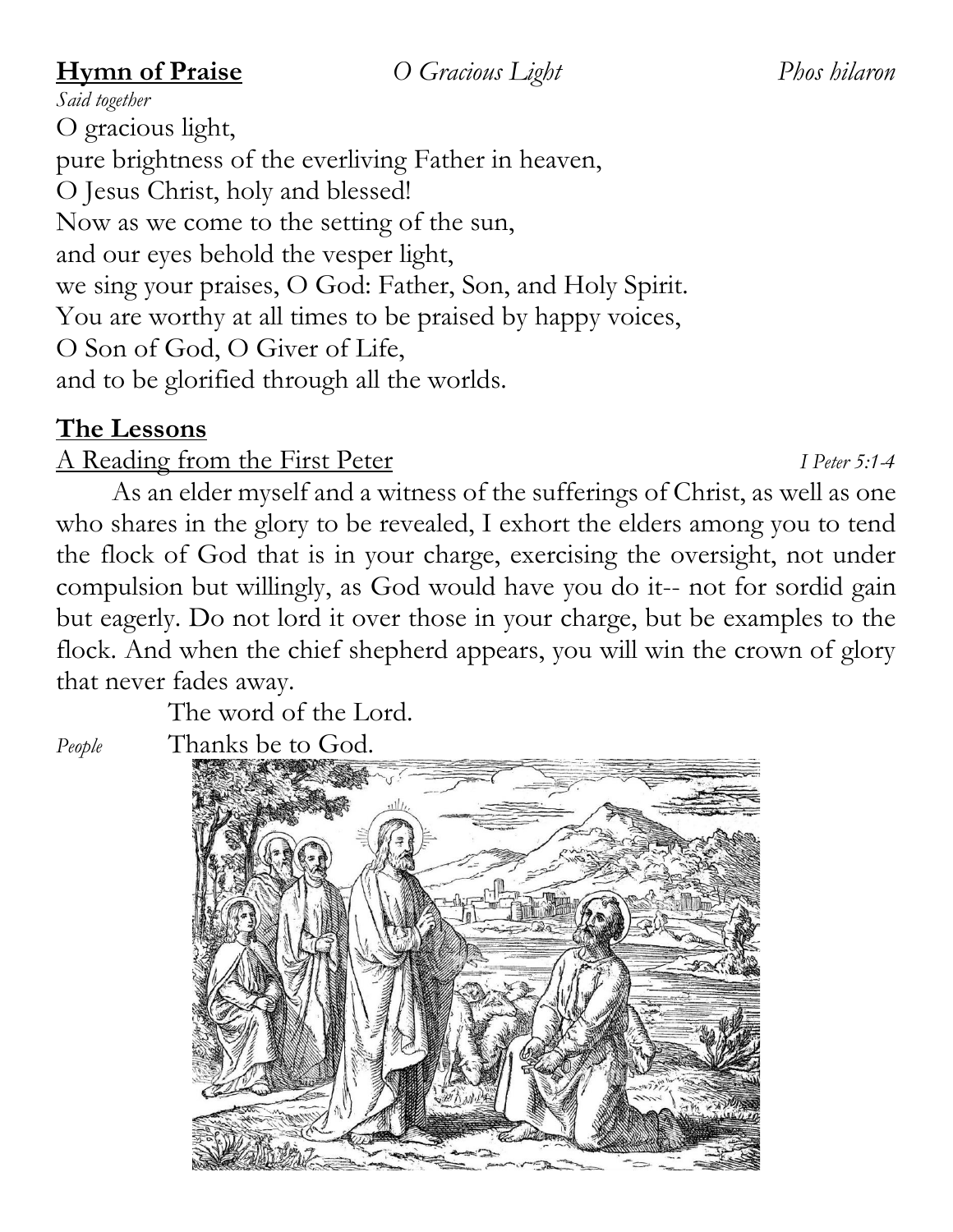### The Gospel Lesson *Matthew 16:13-19*

*Officiant* The Holy Gospel of our Lord Jesus Christ according to Luke. *People* Glory to you, Lord Christ.

When Jesus came into the district of Caesarea Philippi, he asked his disciples, "Who do people say that the Son of Man is?" And they said, "Some say John the Baptist, but others Elijah, and still others Jeremiah or one of the prophets." He said to them, "But who do you say that I am?" Simon Peter answered, "You are the Messiah, the Son of the living God." And Jesus answered him, "Blessed are you, Simon son of Jonah! For flesh and blood has not revealed this to you, but my Father in heaven. And I tell you, you are Peter, and on this rock I will build my church, and the gates of Hades will not prevail against it. I will give you the keys of the kingdom of heaven, and whatever you bind on earth will be bound in heaven, and whatever you loose on earth will be loosed in heaven."

*Officiant* The Gospel of the Lord.

*People* Praise to you, Lord Christ.

# **A Time of Reflection**

*At this time members of the Congregation and representatives from parish organizations are invited to briefly reflect on the ministry of Fr. Chad and his family.* 

# **The Ending of a Pastoral Relationship**

A reading from the Book of Ecclesiastes *Ecclesiastes 3:1-7;7:8, 10, 13-14*

For everything there is a season, and a time for every matter under heaven:

a time to be born, and a time to die;

a time to plant, and a time to pluck up what is planted;

a time to kill, and a time to heal;

a time to break down, and a time to build up;

a time to weep, and a time to laugh;

a time to mourn, and a time to dance;

a time to throw away stones, and a time to gather stones together;

a time to embrace, and a time to refrain from embracing;

a time to seek, and a time to lose;

a time to keep, and a time to throw away;

a time to tear, and a time to sew;

a time to keep silence, and a time to speak;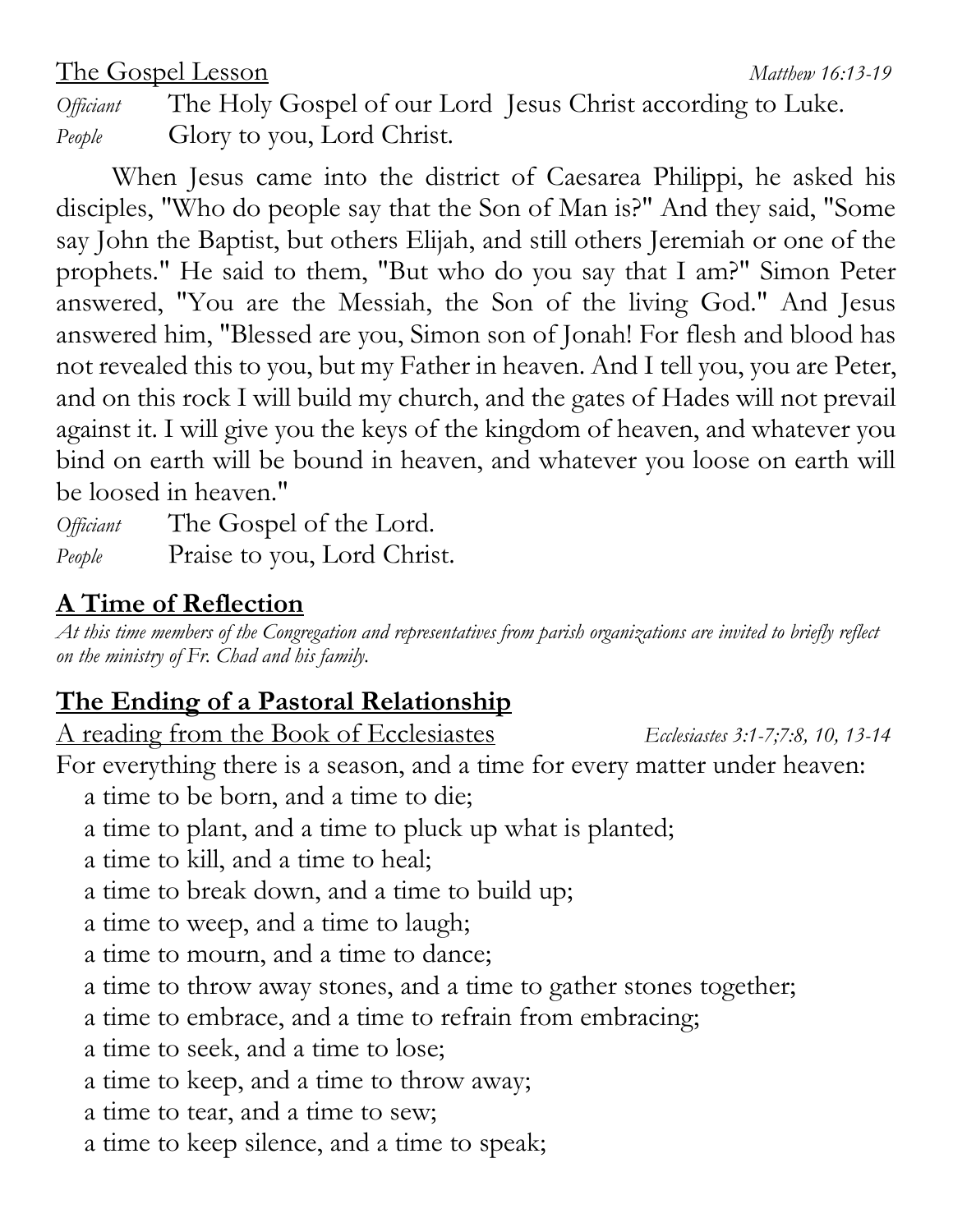Better is the end of a thing than its beginning;

the patient in spirit are better than the proud in spirit.

Do not say, 'Why were the former days better than these?'

 For it is not from wisdom that you ask this. Consider the work of God;

who can make straight what he has made crooked?

On the day of prosperity be joyful, and on the day of adversity consider; God has made the one as well as the other, so that mortals may not find out anything that will come after them.

*Lector* The Word of the Lord. *People* Thanks be to God!

### The Declaration of the End of Tenure

*The departing Minister then addresses the congregation* 

On the 1<sup>st</sup> day of July, 2013, I was appointed Priest-in-Charge of Christ Episcopal Church, Bluefield, and on the 28<sup>th</sup> day of June, 2014, I was inducted by Bishop Mike Klusmeyer as rector of this parish. I have, with God's help and to the best of my abilities, exercised this trust, accepting its privileges and responsibilities.

It has been a privilege to serve this parish and community and it has been my joy and honor to labor with you in the building up of God's Kingdom.

After prayer and careful consideration, guided by the Holy Spirit, I now leave this charge, and I publicly state that my tenure as rector of Christ Church, Bluefield, as your priest, and as your pastor, has ended.

*The Senior Warden then says in these or similar words*

Do we, the people of Christ Church, recognize and accept the conclusion of this pastoral relationship?

*People:* We do.

*The Minister then returns to the Vestry the signs and vestiges of his office. These signs include the keys to the church, the Parish Register, the Parish Service Book, and the silver Rector's Cross.*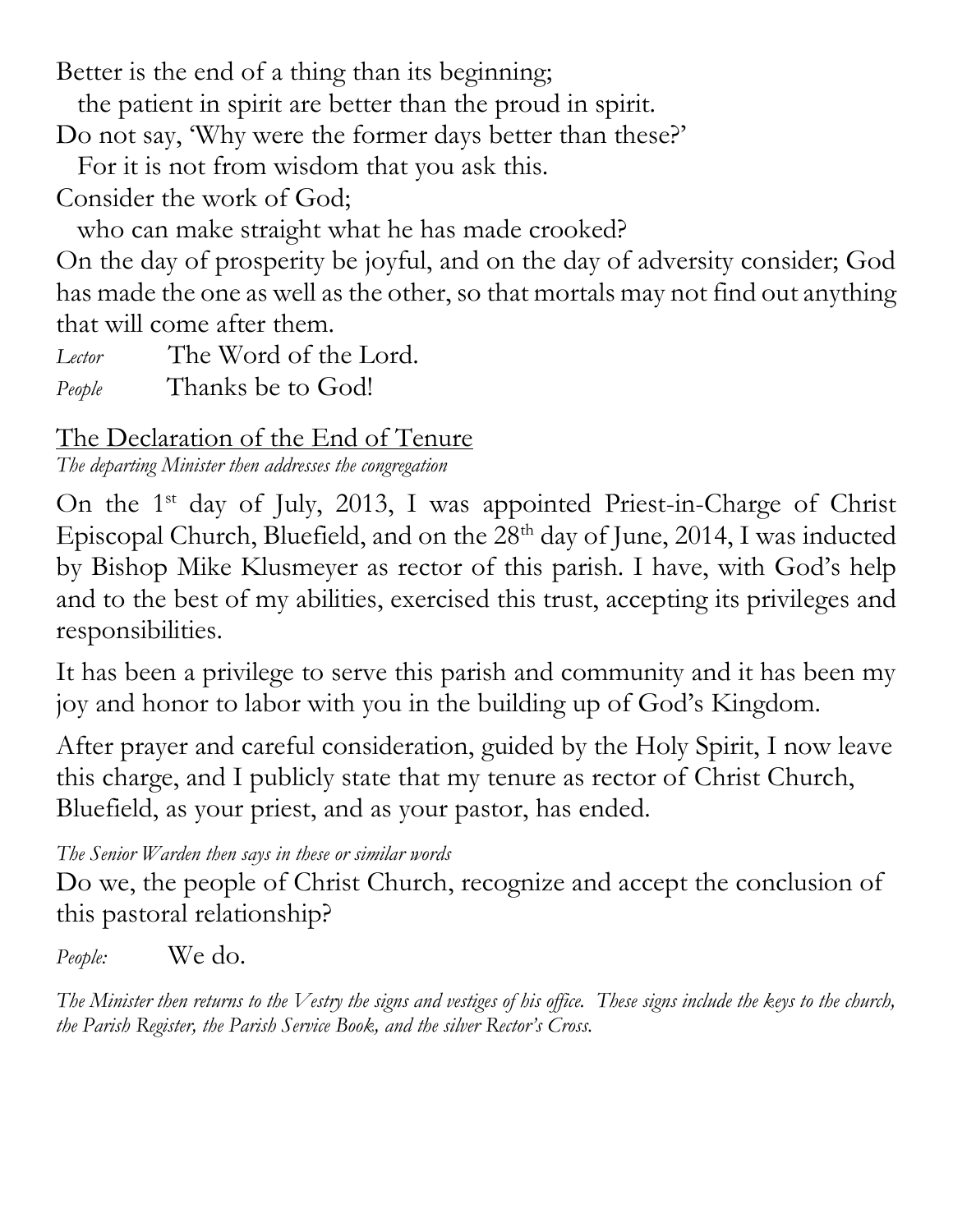A reading from Paul's First Letter to the Church at Corinth *I Corinthians 3:4-11*

For when one says, 'I belong to Paul', and another, 'I belong to Apollos', are you not merely human?

What then is Apollos? What is Paul? Servants through whom you came to believe, as the Lord assigned to each. I planted, Apollos watered, but God gave the growth. So neither the one who plants nor the one who waters is anything, but only God who gives the growth. The one who plants and the one who waters have a common purpose, and each will receive wages according to the labor of each. For we are God's servants, working together; you are God's field, God's building.

According to the grace of God given to me, like a skilled master builder I laid a foundation, and someone else is building on it. Each builder must choose with care how to build on it. For no one can lay any foundation other than the one that has been laid; that foundation is Jesus Christ.

*Lector* The Word of the Lord.

*People* Thanks be to God!

### The Prayer for Thanksgiving of Ministry

*The departing minister and the congregation then say together the following prayer*

O God, you have bound us together for a time as priest and people to work for the advancement of your kingdom in this place: We give you humble and hearty thanks for the ministry which we have shared in these years now past. We thank you for your patience with us despite our blindness and slowness of heart. We thank you for your forgiveness and mercy in the face of our many failures.

Especially we thank you for your never-failing presence with us through these years, and for the deeper knowledge of you and of each other which we have attained.

We thank you for those who have been joined to this part of Christ's family through baptism. We thank you for opening our hearts and minds again and again to your Word, and for feeding us abundantly with the Sacrament of the Body and Blood of your Son.

Now, we pray, be with those who leave and with us who stay; and grant that all of us, by drawing ever nearer to you, may always be close to each other in the communion of your saints. All this we ask for the sake of Jesus Christ, your Son, our Lord. Amen.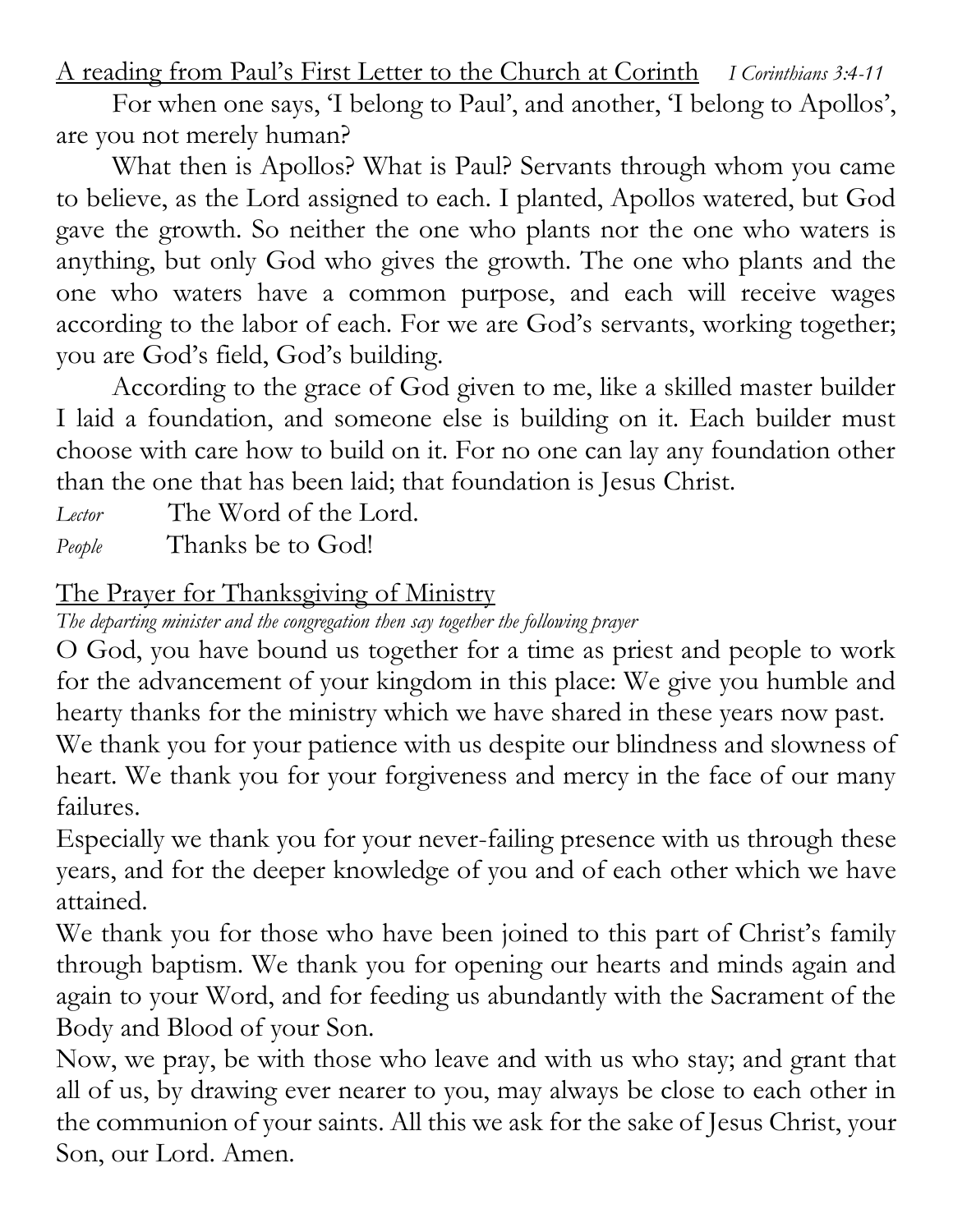**The Apostles' Creed** *Officiant and People together, all standing*

I believe in God, the Father almighty, creator of heaven and earth. I believe in Jesus Christ, his only son, our Lord. He was conceived by the power of the Holy Spirit and born of the Virgin Mary. He suffered under Pontius Pilate, was crucified, died, and was buried. He descended to the dead. On the third day he rose again. He ascended into heaven, and is seated at the right hand of the Father. He will come again to judge the living and the dead. I believe in the Holy Spirit, the holy catholic Church, the communion of saints, the forgiveness of sins, the resurrection of the body, and the life everlasting. Amen.

Our Father, who art in heaven, hallowed be thy Name, thy kingdom come, thy will be done, on earth as it is in heaven. Give us this day our daily bread. And forgive us our trespasses, as we forgive those who trespass against us. And lead us not into temptation, but deliver us from evil. For thine is the kingdom, and the power, and the glory, for ever and ever. Amen.

**The Prayers** *The People may kneel or be seated for the Prayers that follow* The Lord's Prayer *Said together*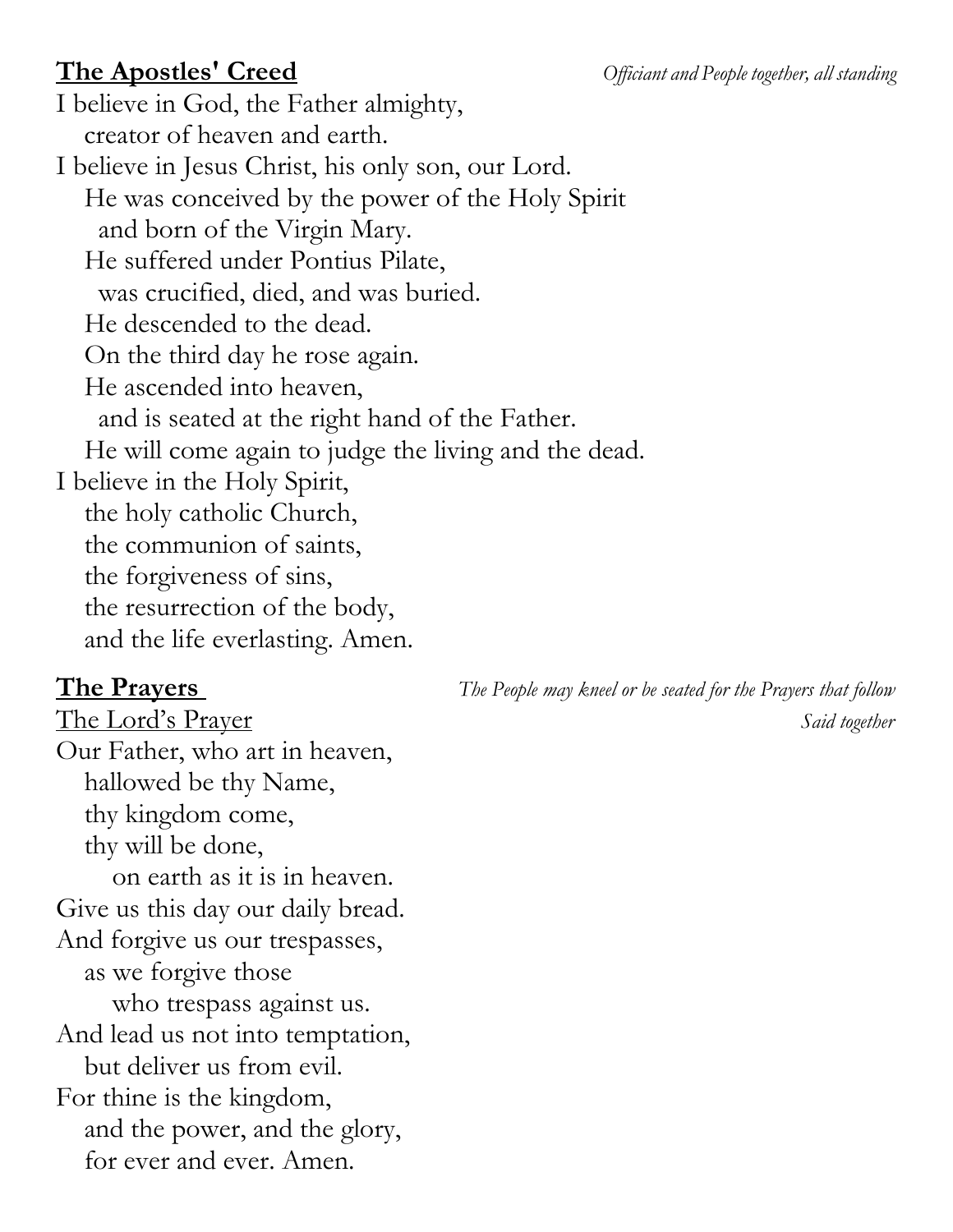The Evening Suffrages

That this evening may be holy, good, and peaceful, *We entreat you, O Lord.*

- That your holy angels may lead us in paths of peace and goodwill, *We entreat you, O Lord.*
- That we may be pardoned and forgiven for our sins and offenses, *We entreat you, O Lord.*
- That there may be peace to your Church and to the whole world, *We entreat you, O Lord.*

That we may depart this life in your faith and fear, and not be condemned before the great judgment seat of Christ,

*We entreat you, O Lord.*

That we may be bound together by your Holy Spirit in the communion of St. Mary, St. Margaret, St. Peter, and all your saints, entrusting one another and all our life to Christ,

*We entreat you, O Lord.*

### The Collects *The Collects are then read*

Everliving God, whose will it is that all should come to you through your Son Jesus Christ: Inspire our witness to him, that all may know the power of his forgiveness and the hope of his resurrection; who lives and reigns with you and the Holy Spirit, one God, now and for ever. *Amen.*

Almighty and everlasting God, from whom cometh every good and perfect gift: Send down upon our bishops, and other clergy, and upon the congregations committed to their charge, the healthful Spirit of thy grace: and, that they may truly please thee, pour upon them the continual dew of thy blessing. Grant this, O Lord, for the honor of our Advocate and Mediator, Jesus Christ. *Amen.*

Almighty and everliving God, ruler of all things in heaven and earth, hear our prayers for this parish family. Strengthen the faithful, arouse the careless, and restore the penitent. Grant us all things necessary for our common life, and bring us all to be of one heart and mind within your holy Church; through Jesus Christ our Lord. *Amen.*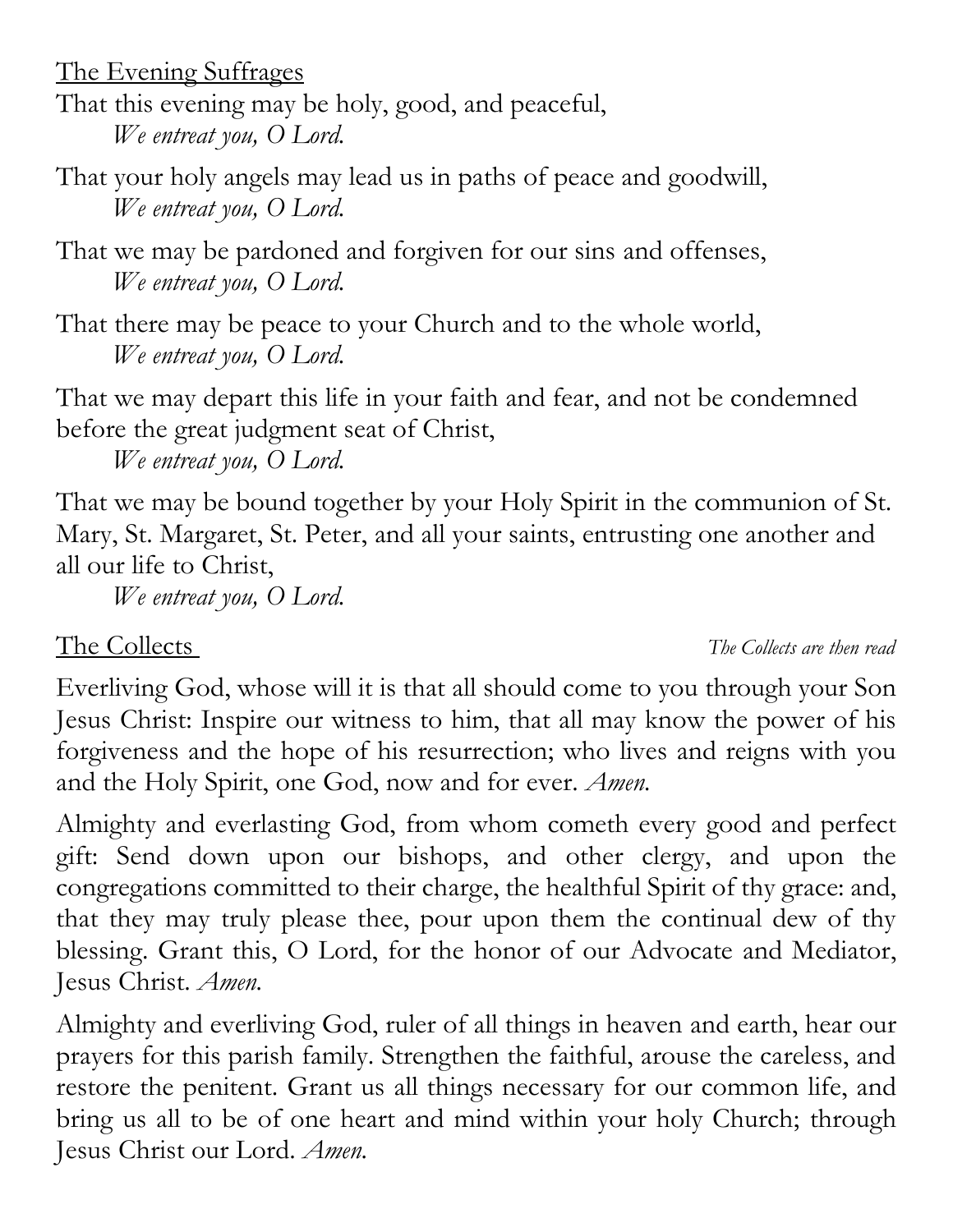Most holy God, the source of all good desires, all right judgements, and all just works: Give to us, your servants, that peace which the world cannot give, so that our minds may be fixed on the doing of your will, and that we, being delivered from the fear of all enemies, may live in peace and quietness; through the mercies of Christ Jesus our Savior. *Amen.*

O God, you manifest in your servants the signs of your presence: Send forth upon us the spirit of love, that in companionship with one another your abounding grace may increase among us; through Jesus Christ our Lord. *Amen.*

# **The Concluding Lesson**

A reading from Paul's Letter to the Church at Philippi.

I thank my God every time I remember you, constantly praying with joy in every one of my prayers for all of you, because of your sharing in the gospel from the first day until now. I am confident of this, that the one who began a good work among you will bring it to completion by the day of Jesus Christ. It is right for me to think this way about all of you, because you hold me in your heart, for all of you share in God's grace with me, both in my imprisonment and in the defense and confirmation of the gospel. For God is my witness, how I long for all of you with the compassion of Christ Jesus. And this is my prayer, that your love may overflow more and more with knowledge and full insight to help you to determine what is best, so that in the day of Christ you may be pure and blameless, having produced the harvest of righteousness that comes through Jesus Christ for the glory and praise of God.

The word of the Lord.

*People* Thanks be to God.

# **The Blessing**

*The Officiant then pronounces a blessing over the people one final time People* Amen!

# **The Dismissal**

*Officiant* 

Glory to God whose power, working in us, can do infinitely more than we can ask or imagine: Glory to him from generation to generation in the Church, and in Christ Jesus for ever and ever. Amen. *Ephesians 3:20,21*

*Officiant* Let us go forth to love and serve the Lord! *People* Thanks be to God!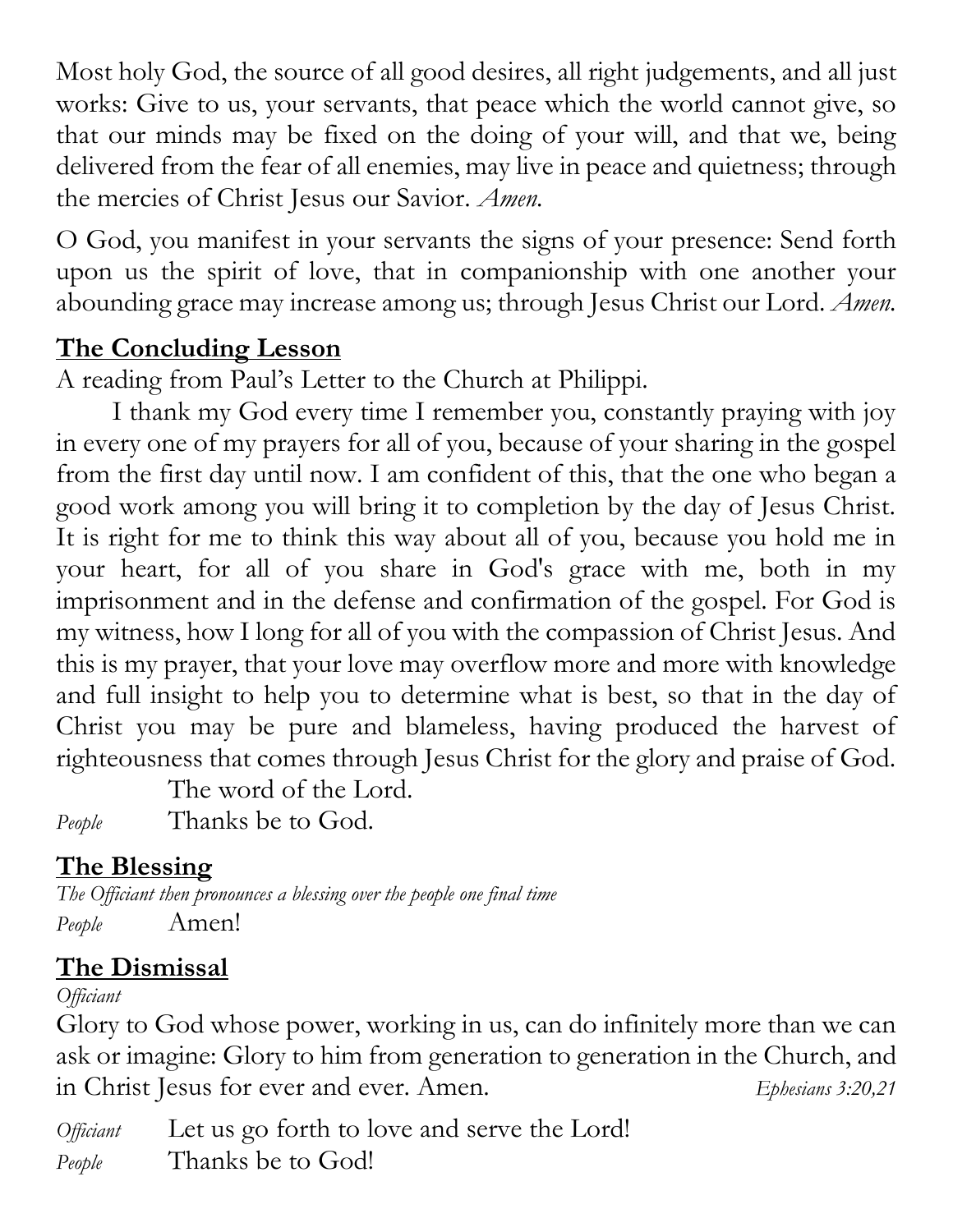### **Participants in the Liturgy**

Officiant the Rev. Cn. Chad Slater Organist Terry E. Whittington, Jr. Musicians Tim and Maggie Mainland Lectors from the Congregation Altar Guild Patty Richardson Becky Beckett



The Altar Flowers are given today for the greater Glory of God by Tom Coughlan in memory of loved ones.

The Chancel Rail Flowers are given today for the greater Glory of God in honor of the Slater family by the Altar Guild.



### **A message from the Vestry**

 We are very sorry to see Father Chad, Jennifer, Ben and Emma leave for Charleston. While we say goodbye over the next few weeks, we need to work to fill the void they will leave behind. We are in discussions with a prospective supply priest for the beginning of the year. We will need parish members to fill the acolyte and videographer roles that will be left open when the Slaters leave. We will need to assemble a search committee to seek a new permanent rector. We have three Vestry terms which expire in January and will need to be filled at the annual meeting.

All of us will need to remain active in the church and intentional with our church life. It is very important for you to complete and return your annual pledge card. As we vet prospective rectors, they will be vetting us and it is important that we fully fund the "Rector Expenses" line items in our annual budget to demonstrate our wherewithal to pay a full time priest. If you need a pledge card, one may be obtained from the church office.

Please send an email to Emma Bennett in the Parish Office to let her know which of the roles noted above that you can take on. If we all pitch in and work together, we will find that the future for our church will be bright.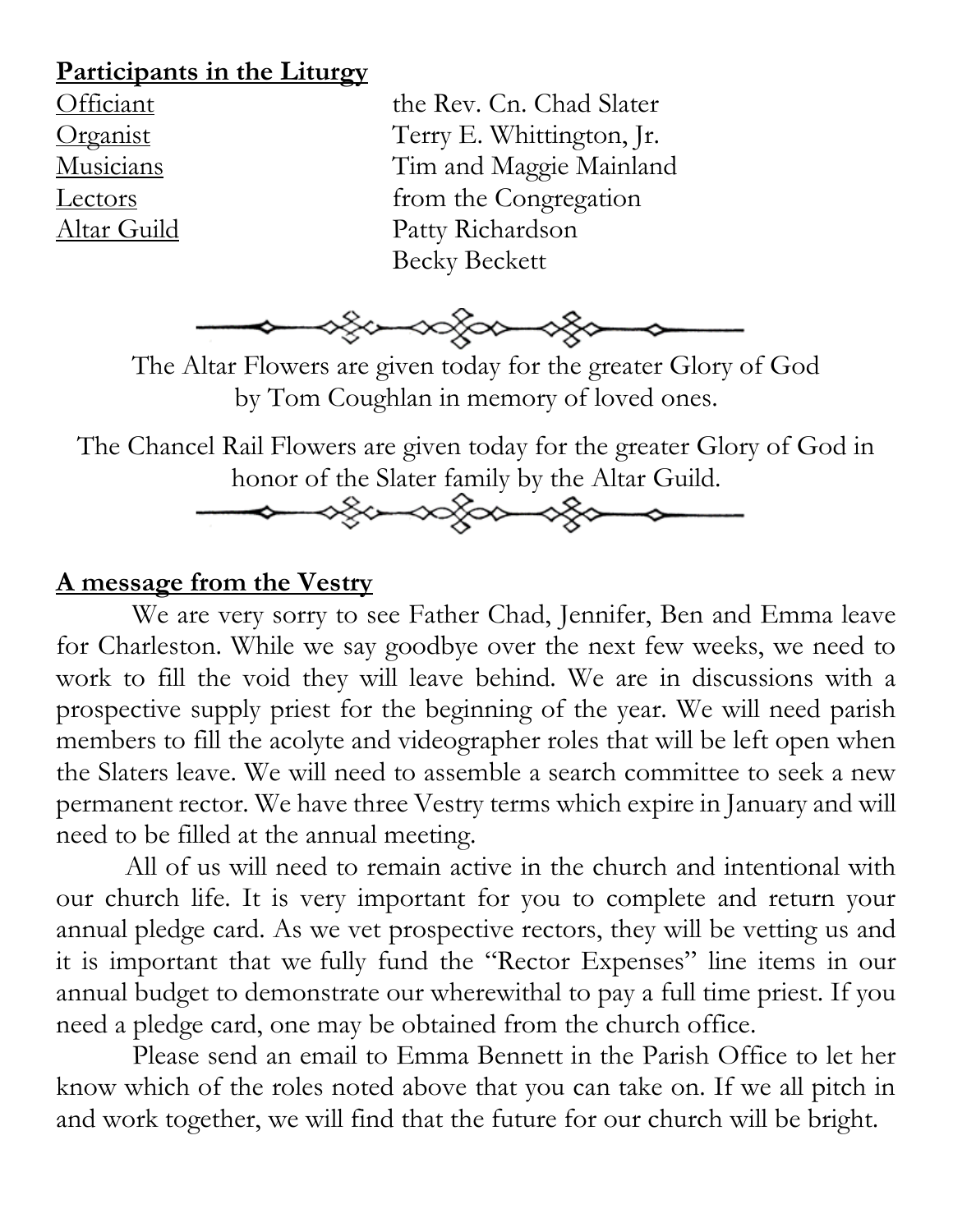

### **From the Slater Family**

Words cannot express the deep love and admiration our family has for the people of Christ Church. You have walked with us in times of joy and sadness and we have been honored to do the same with you. We feel blessed that Benjamin and Emma will always remember that Bluefield was their hometown and that Christ Church was where they learned to pray. While

we are sad to leave, we do so in knowing that we are following the Holy Spirit. Pray for us as we move into this new ministry. We will never cease praying for you. We cannot wait to see what God has in store next for this wonderful and holy place!



### **Clergy, Staff, and Wardens of this Parish**

Mr. Terry E. Whittington, Jr. Crganist & Choirmaster Ms. Emma Bennett Parish Administrator Mrs. Vanessa Hall Sexton Mr. David Kersey Senior Warden Mr. Peter Richardson Junior Warden